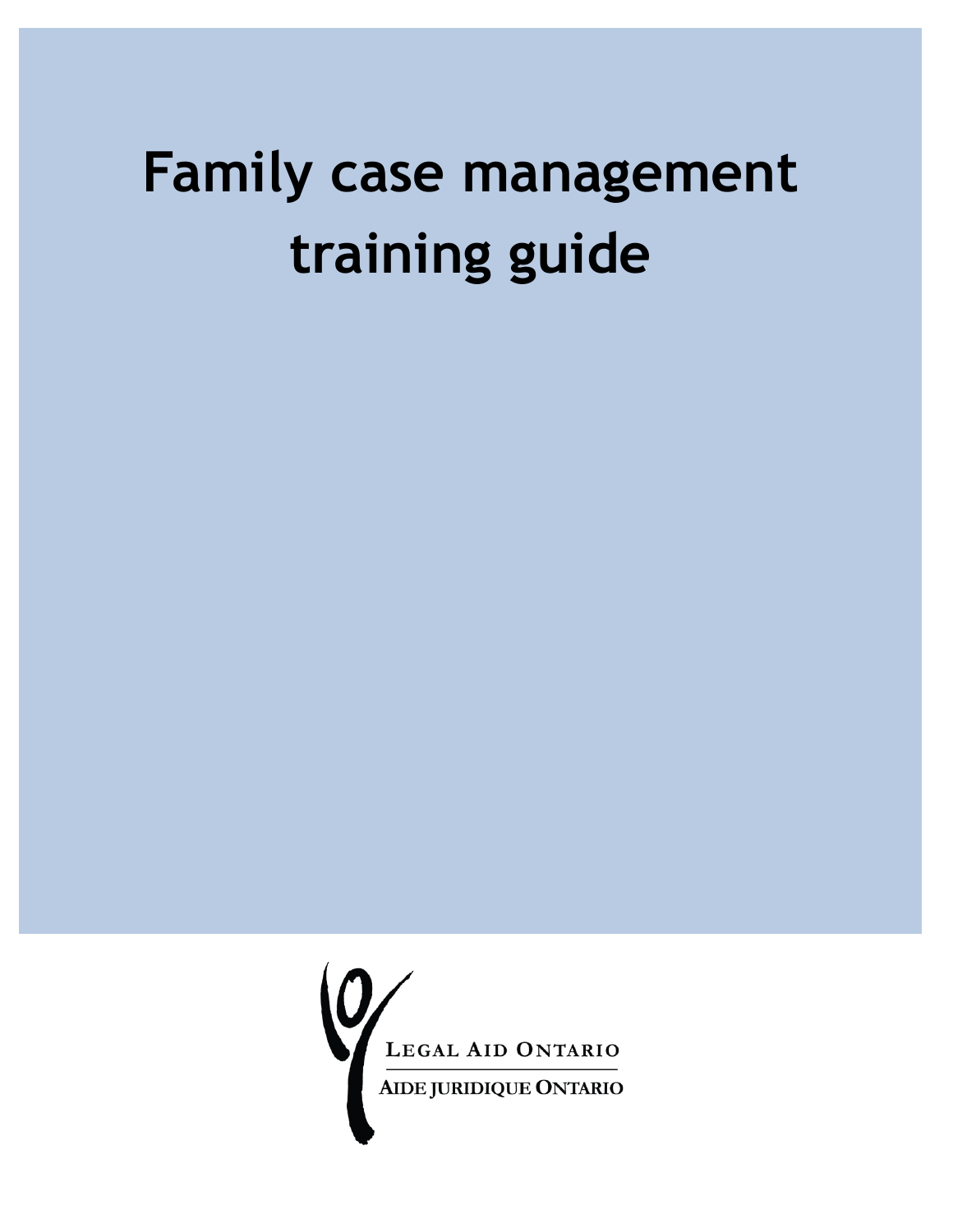| Title:     | <b>Family Case management Training Guide</b> |
|------------|----------------------------------------------|
| Author:    | Lawyer Services & Payments (LSP)             |
| Published: | November 22, 2012                            |
| Updated:   | March 6, 2020                                |

# Table of contents

| 1              |     |  |
|----------------|-----|--|
| $\overline{2}$ |     |  |
|                |     |  |
|                |     |  |
|                |     |  |
|                |     |  |
|                |     |  |
|                |     |  |
|                |     |  |
|                |     |  |
|                |     |  |
|                | 6.1 |  |
|                | 6.2 |  |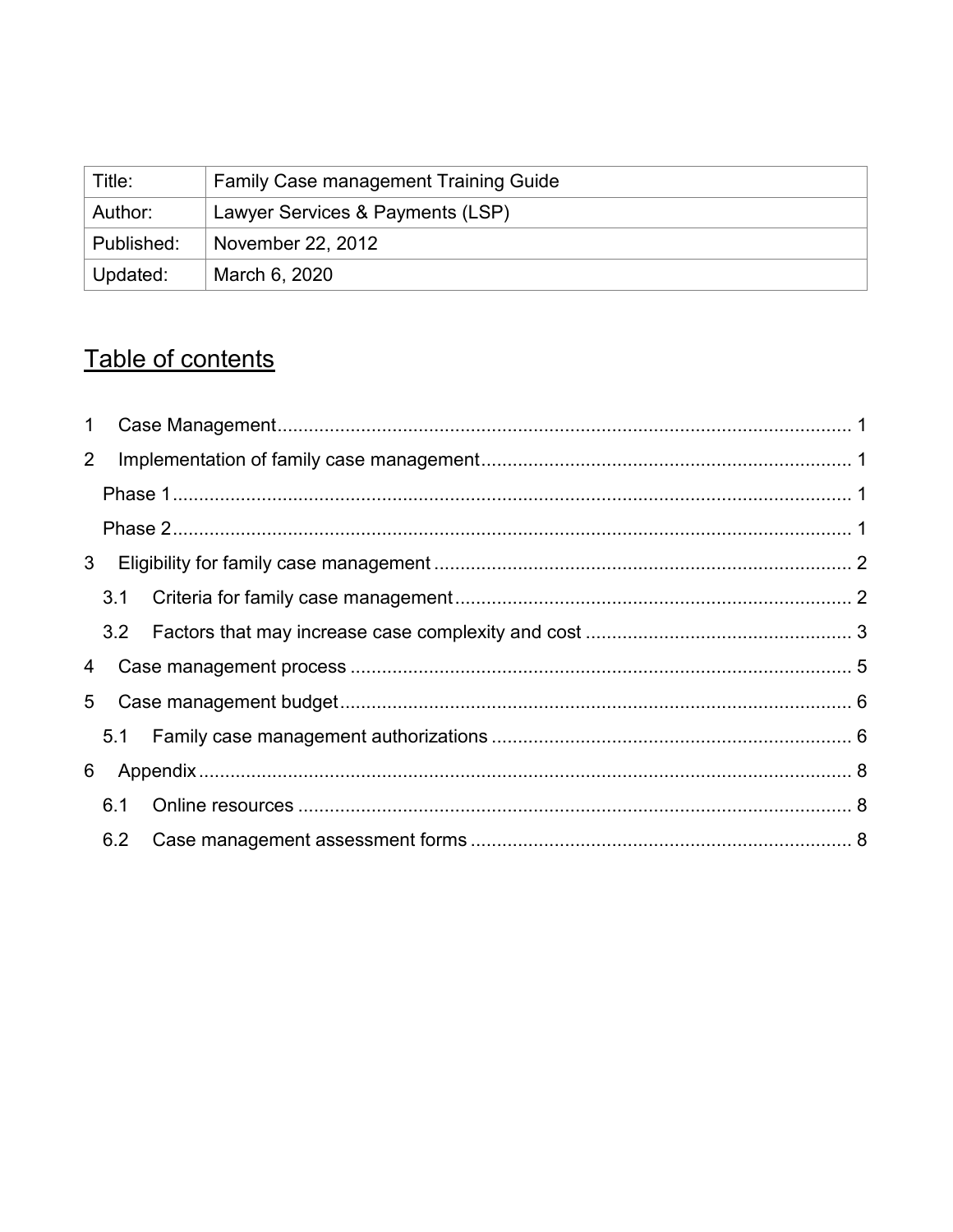### LAO contact information

#### **Mailing address:**

Legal Aid Ontario 40 Dundas Street West Suite 200 Toronto, ON M5G 2H1

#### **Telephone**

1-800-668-8258 (or 416-979-2352)

#### **Website:**

[www.legalaid.on.ca](http://www.legalaid.on.ca/)

#### **Lawyer Service Centre**

1-866-979-9934 or 416-979-9934

- To check on the status of an account
- Questions about direct deposit/banking information
- Help with online billing using Legal Aid Online
- Change of contact information
- General tariff information
- Experience level increases
- Information about review of an account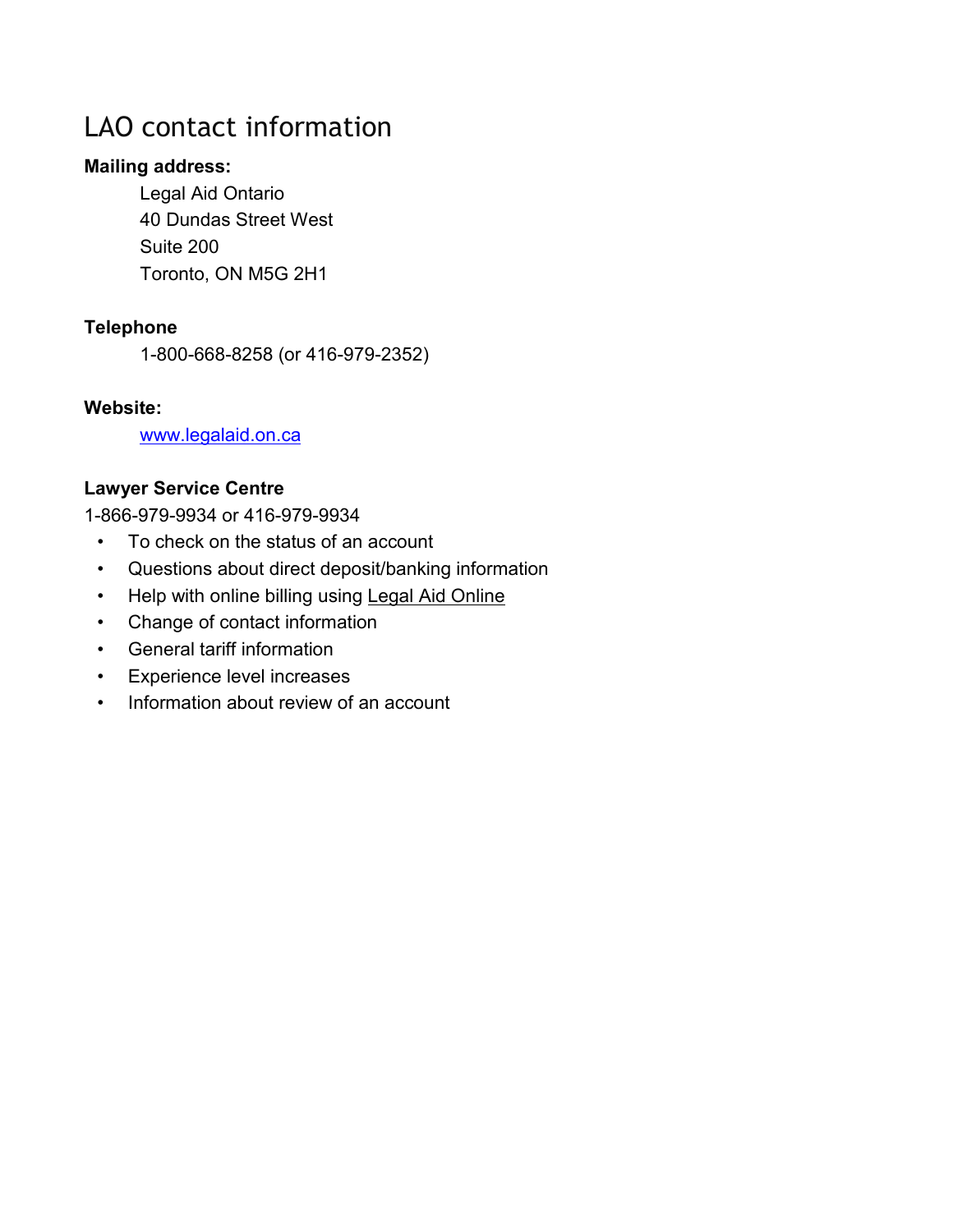# <span id="page-3-0"></span>**1 Case Management**

On November 26, 2012, Legal Aid Ontario (LAO) introduced case management.

Family case management provides lawyers with cost certainty, predictability and adequate resources to deliver high-quality cost-effective services for costly complex proceedings. For LAO, case management allows the monitoring and controlling of case costs in accordance with the standard of a reasonable client of modest means properly advised.

Case managers will work closely with counsel to develop budgets and to ensure clear expectations regarding the program.

# <span id="page-3-1"></span>**2 Implementation of family case management**

### <span id="page-3-2"></span>Phase 1

LAO used this period as a learning and development opportunity for our organization and the bar to assess the opportunities and challenges of the Family Case Management program.

LAO monitored and adjusted the program as required based on improvements to client service, ongoing feedback from the bar, and our organization's financial situation.

Phase 1 of the Family Case Management program began November 26, 2012.

### <span id="page-3-3"></span>Phase 2

Effective February 3, 2020, LAO began an expanded Family Case Management pilot. Child protection cases (with the exception of supervision order cases) that are expected to cost \$8,000 or more, and family/domestic cases that are expected to cost \$12,000 or more in fees, disbursements and discretion are now eligible to apply for family case management.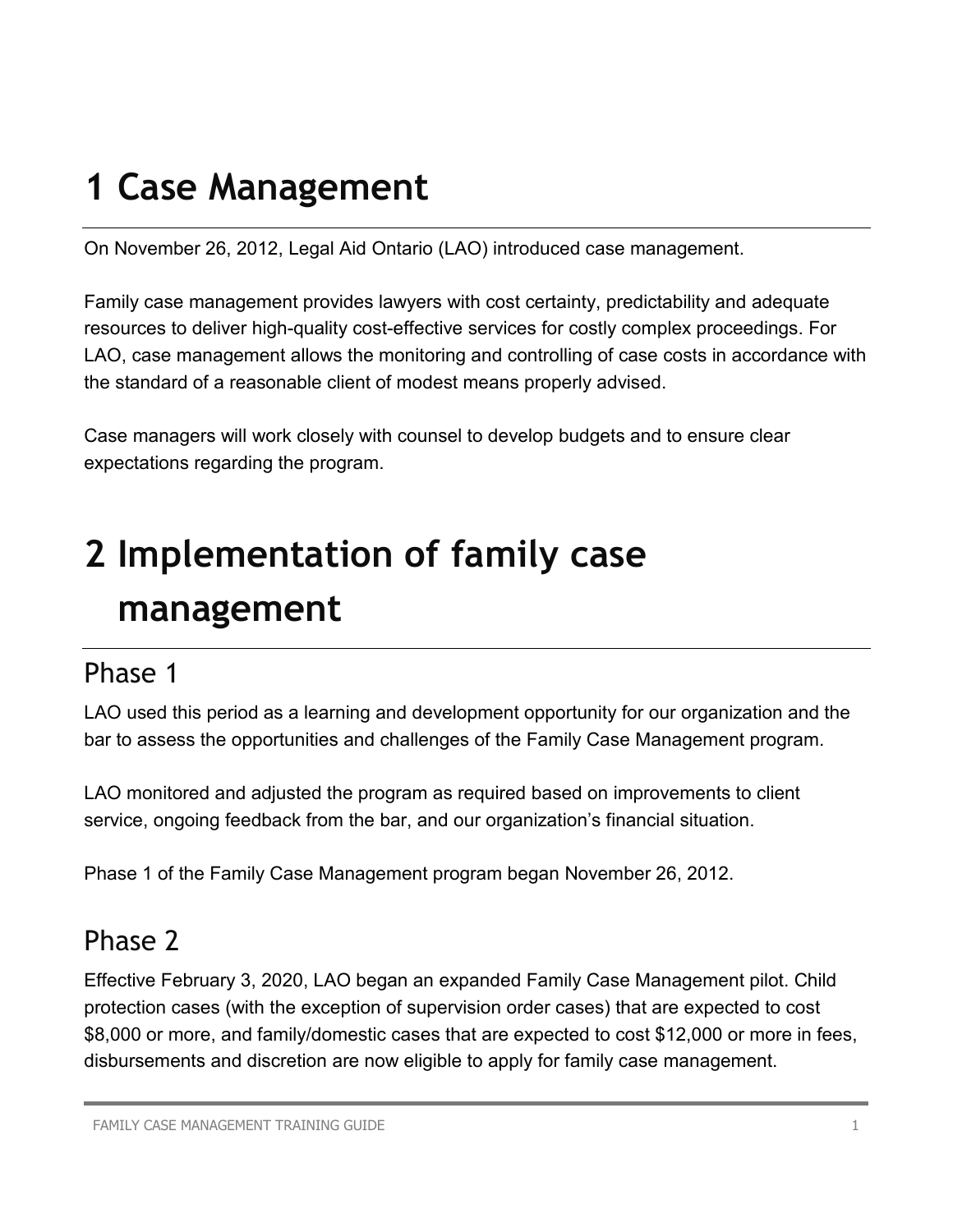# <span id="page-4-0"></span>**3 Eligibility for family case management**

## <span id="page-4-1"></span>3.1 Criteria for family case management

#### CYFSA Cases

CYFSA cases may be streamed into case management under the following conditions:

- The case is not a supervision order matter
- The case is likely to exceed \$8,000 (inclusive of fees and disbursements) and available tariff authorizations are insufficient\*
- The case is not involved in the Second Chair program
- Counsel agrees to the family case management terms and conditions.

#### Family/Domestic Cases

Family/domestic cases may be streamed into case management under the following conditions:

- The case is likely to exceed \$12,000 (inclusive of fees and disbursements) and available tariff authorizations are insufficient\*
- An LAO settlement conference has been held (where available and appropriate)
- There are no outstanding costs orders against the client
- The case is not involved in the Second Chair program; and
- Counsel agrees to the family case management terms and conditions.

*\*For a list of available authorizations, please refer to Chapter 4 of the Tariff and Billing Handbook.*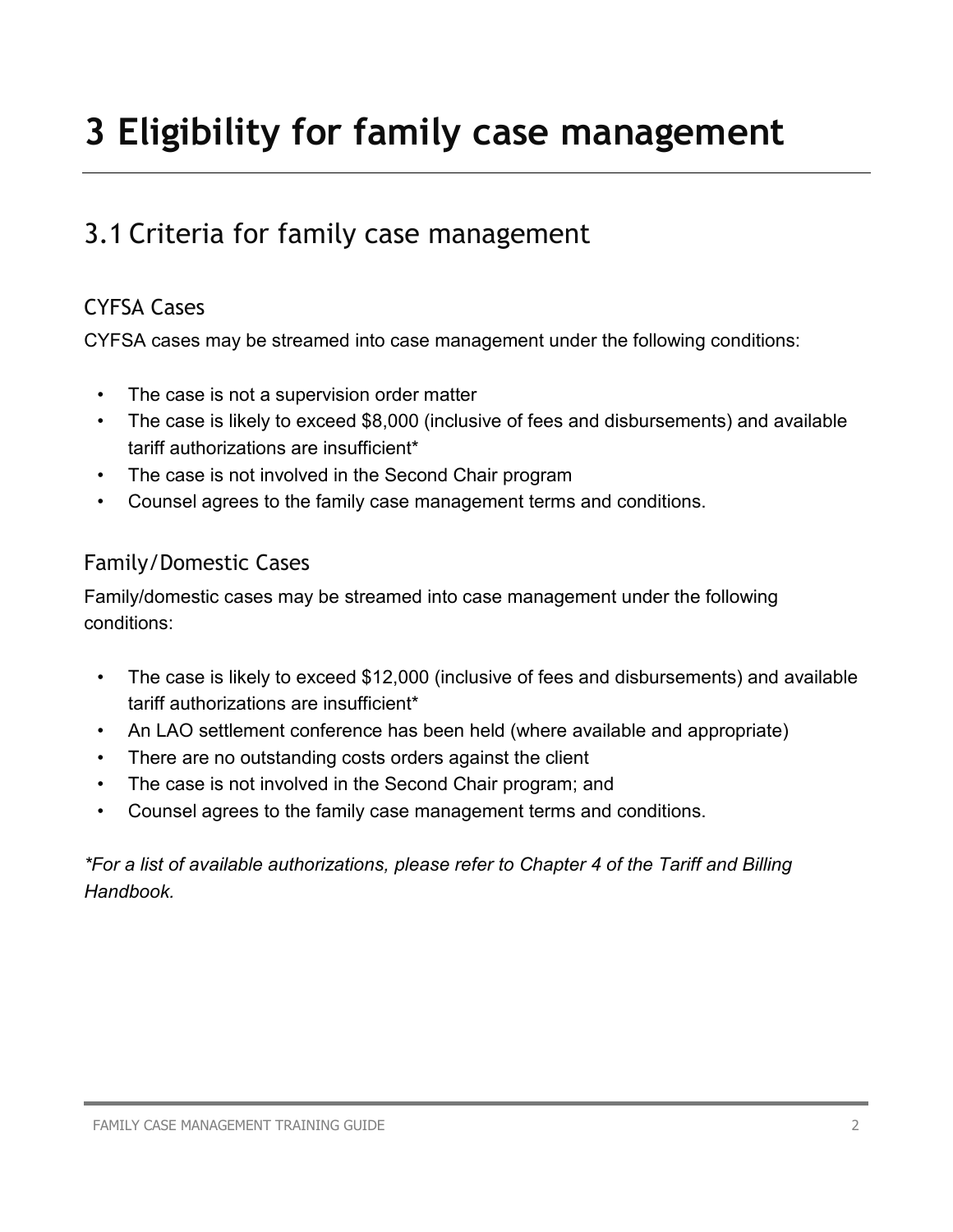# <span id="page-5-0"></span>3.2 Factors that may increase case complexity and cost

Counsel may wish to highlight these factors when making an application for family case management.

#### CYFSA Cases

The following factors may increase case complexity and cost. Counsel may wish to highlight these factors when making an application for family case management:

- Expert reports (e.g., a parenting capacity report) or expert evidence is required.
- The client is from a particularly vulnerable or over-represented community (e.g., Indigenous, Black).
- The case involves *Charter* issues.
- An LAO settlement conference has been considered and completed (where available and appropriate).
- The case involves a third party (or non-party).
- There are client capacity issues (e.g., mental health challenges, emotional or behavioural disorder, substance use, learning disability, physical disability).
- The case involves complex legal issues.
- The case involves complex legal processes or procedural issues.
- There is substantial disclosure.
- The children have special needs (e.g., serious medical issues).

#### Family/domestic cases

The following factors may increase case complexity and cost. Counsel may wish to highlight these factors when making an application for family case management:

- The case involves a high conflict family or opposing party.
- Both parties are seeking sole custody.
- The opposing party is a self-represented litigant.
- The opposing party is self-employed.
- Spousal support and/or property claims are made.
- The case involves the Hague Convention on International Child Abduction.
- The case is a Family Responsibility Office matter where there are substantial arrears (over \$50,000 in arrears).
- The case includes contempt motions.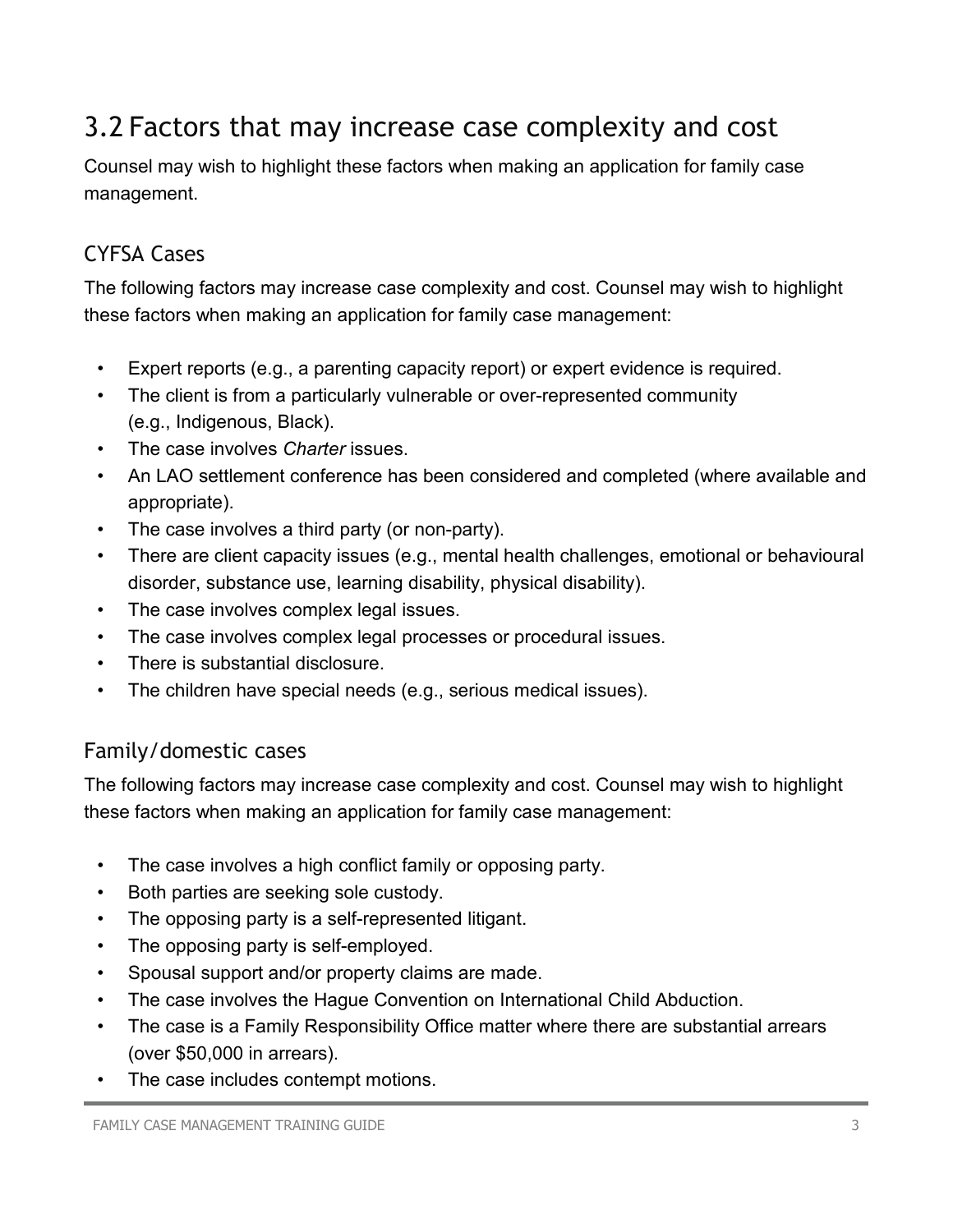- There are related criminal or immigration matters, reflecting intersecting legal needs.
- The case involves allegations of domestic abuse (ie., domestic violence).
- The client is from a particularly vulnerable community (e.g., Indigenous, Black).
- There are client capacity issues (e.g., mental health challenges, emotional or behavioural disorder, substance use, learning disability, physical disability).
- The case involves complex legal issues.
- There are mobility or jurisdictional issues.
- The case involves complex legal processes or procedural issues.
- An alternative dispute resolution process has been attempted (e.g., mediation).
- The case involves multiple change of solicitor requests.
- The children have special needs (e.g., serious medical issues).

A budget for tariff and additional blocks of case management hours is set by the case manager in collaboration with counsel. Accounts submitted are matched and paid up to the maximum of the tariff and case management authorizations.

Discretion is not available in addition to an approved budget.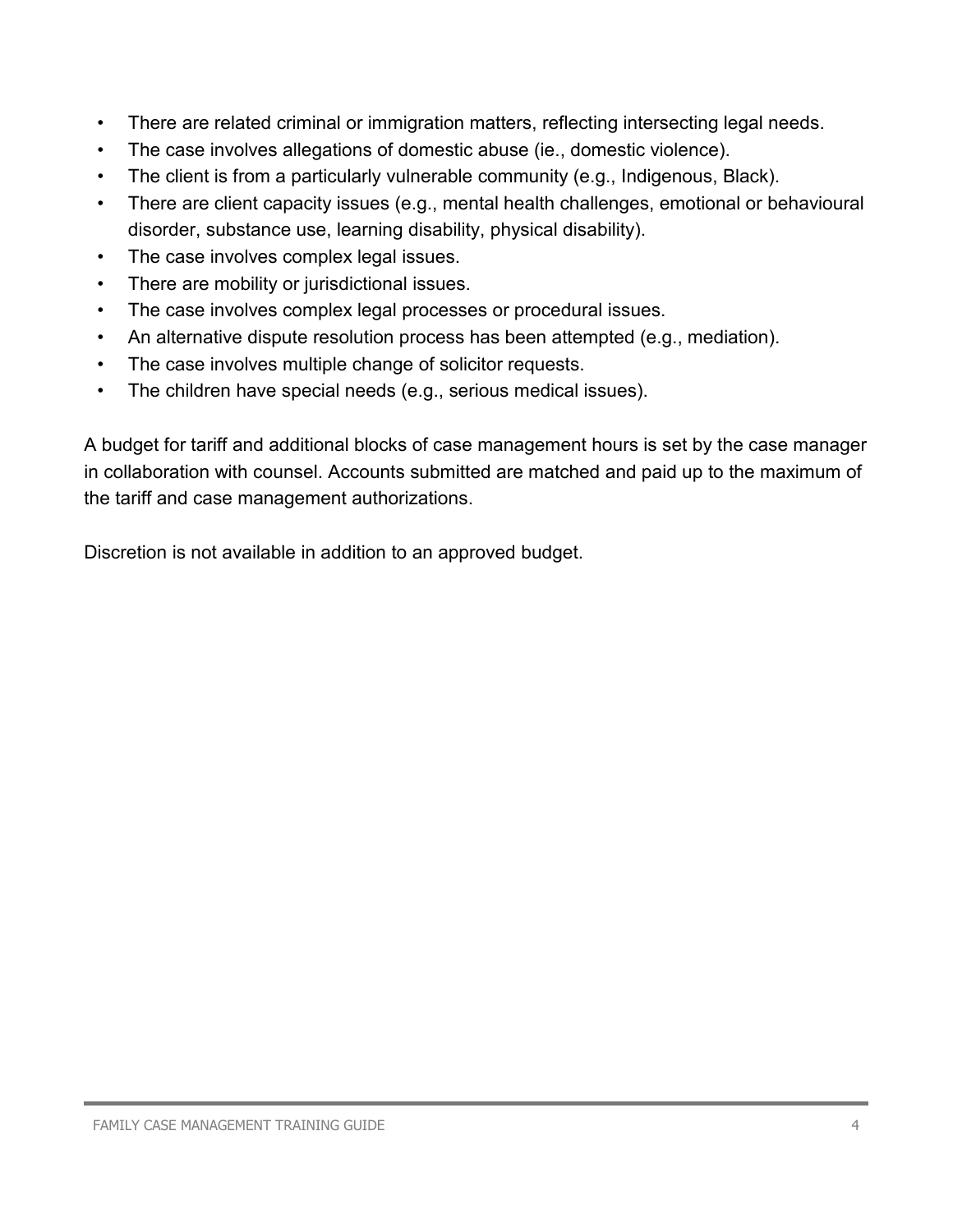# <span id="page-7-0"></span>**4 Case management process**

| Step 1 >                                                                                                                                                                                                                                                    | Step 2 >                                                                                                                               | Step $3 >$                                                   | Step 4                                                                                                                                                                                                |
|-------------------------------------------------------------------------------------------------------------------------------------------------------------------------------------------------------------------------------------------------------------|----------------------------------------------------------------------------------------------------------------------------------------|--------------------------------------------------------------|-------------------------------------------------------------------------------------------------------------------------------------------------------------------------------------------------------|
| Counsel completes<br>the case<br>management<br>assessment form and<br>forwards it to LAO if<br>costs are likely to<br>exceed \$8,000 in a<br>child protection case,<br>or \$12,000 in a<br>family/domestic<br>abuse case and the<br>tariff is insufficient. | Case manager<br>reviews the<br>assessment form<br>and contacts<br>counsel to discuss<br>the case.<br>Budget is set, if<br>appropriate. | Case management<br>authorization is<br>added to certificate. | Counsel completes<br>work and submits<br>account for payment.<br>Payment is made<br>within 28 - 33 days, if<br>account does not<br>breach any billing<br>rules, e.g., is not billed<br>for late, etc. |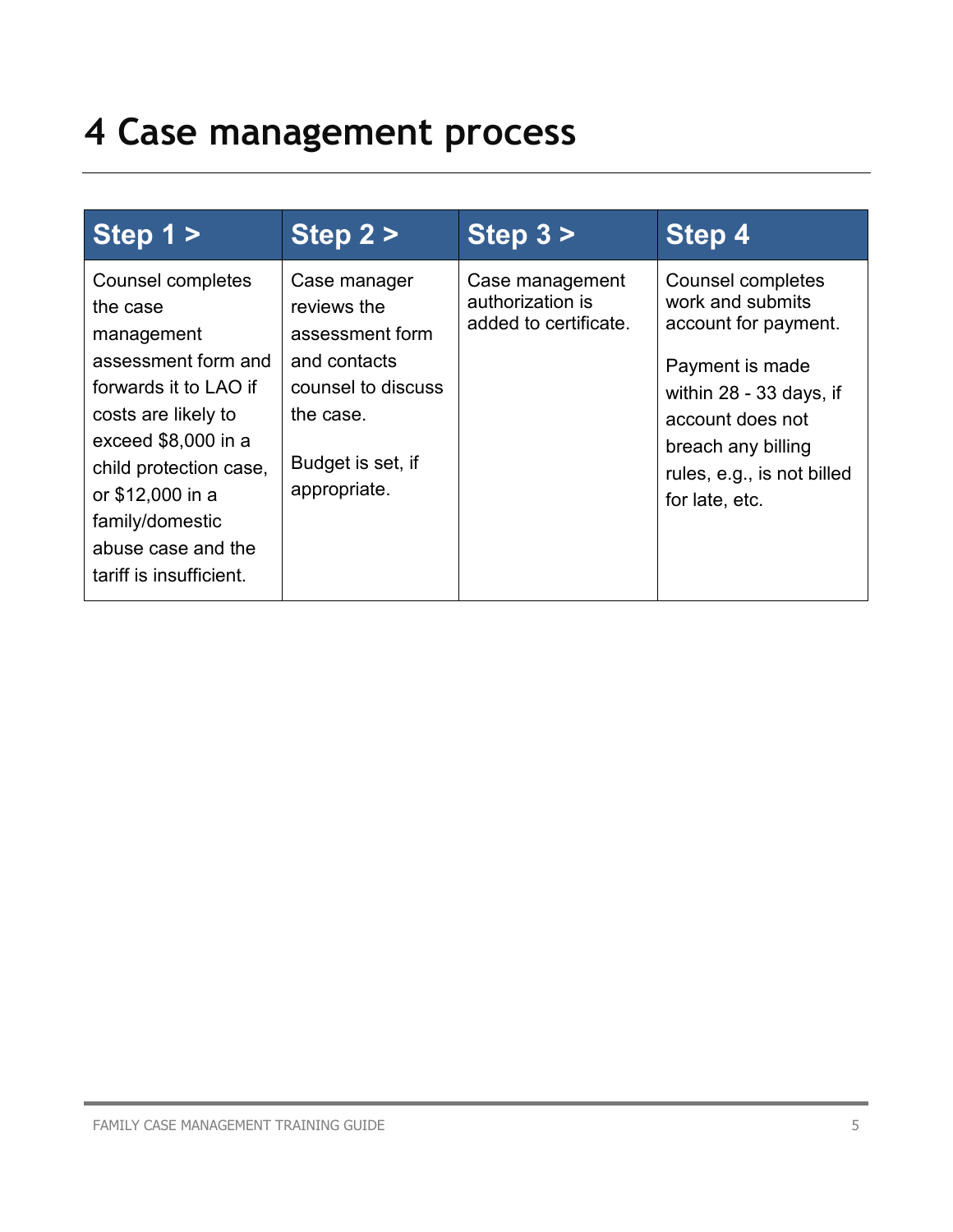# <span id="page-8-0"></span>**5 Case management budget**

Budgets are set through existing tariff authorizations and Case Management (CM) blocks of five, 10, 15 and 20 hours.

Budgets will be determined in consultation with the case manager. Budgets can be amended prior to costs being incurred but can only be amended retroactively (after costs incurred) in exceptional circumstances, usually as a result of unforeseen or uncontrollable circumstances.

Accounts are paid up to the amount of the budget. If you anticipate exceeding the budget, contact the case manager prior to submitting an account that exceeds the budget.

If a matter is eligible for case management and discretion is requested, the request for discretion should address why a budget was not requested. Otherwise failure to obtain a budget may result in the account being paid as tariff.

Discretion is not available on case managed files.

### <span id="page-8-1"></span>5.1 Family case management authorizations

Case managers can issue blocks of case management authorizations in support of CYFSA and family/domestic proceedings where the tariff is inadequate as part of the case management budget setting process. Case management authorizations are issued in blocks of five, 10 or 15 hours.

Examples of both the types of issues that may require a block of case management authorizations to be added, and the number of hours that could potentially be allocated, is provided below.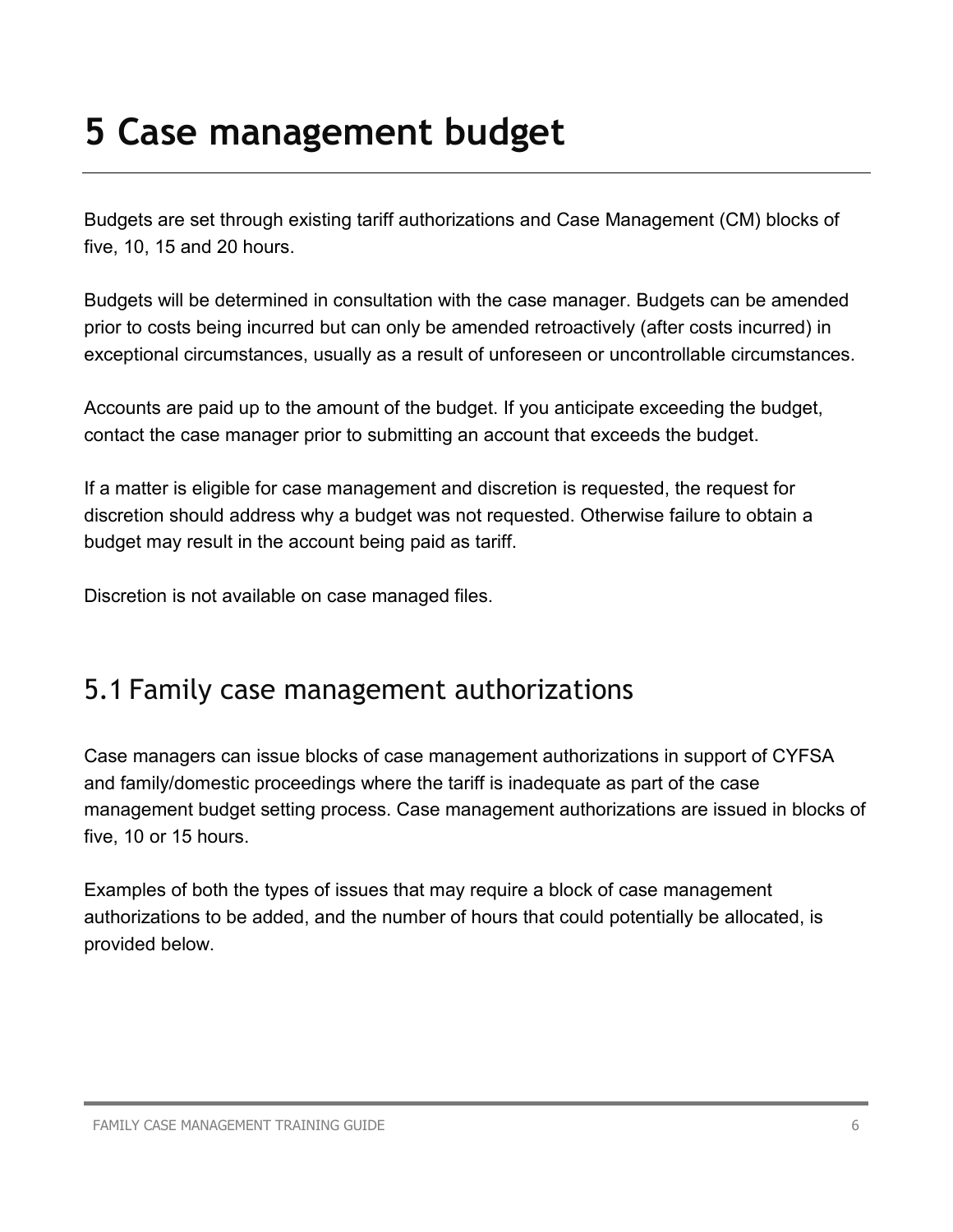| <b>Pre-trial prep</b>                                                                                   | <b>Hours</b>       |
|---------------------------------------------------------------------------------------------------------|--------------------|
| Disclosure: Exceeds the norm, tariff allocation is inadequate                                           | $5 - 10$           |
| Procedural pre-trial motion (initiating or responding): Complex, adding<br>party, reserve band involved | 5 incl. court time |
| Substantive pre-trial motion (initiating or responding): Complex,<br>increasing access                  | 5 plus court time  |

| Trial prep                           | <b>Hours</b> |
|--------------------------------------|--------------|
| Complex, medical evidence, experts   | $10 - 15$    |
| <b>Parenting Capacity Assessment</b> | 10           |
| <b>Trial by Affidavit</b>            | 10           |